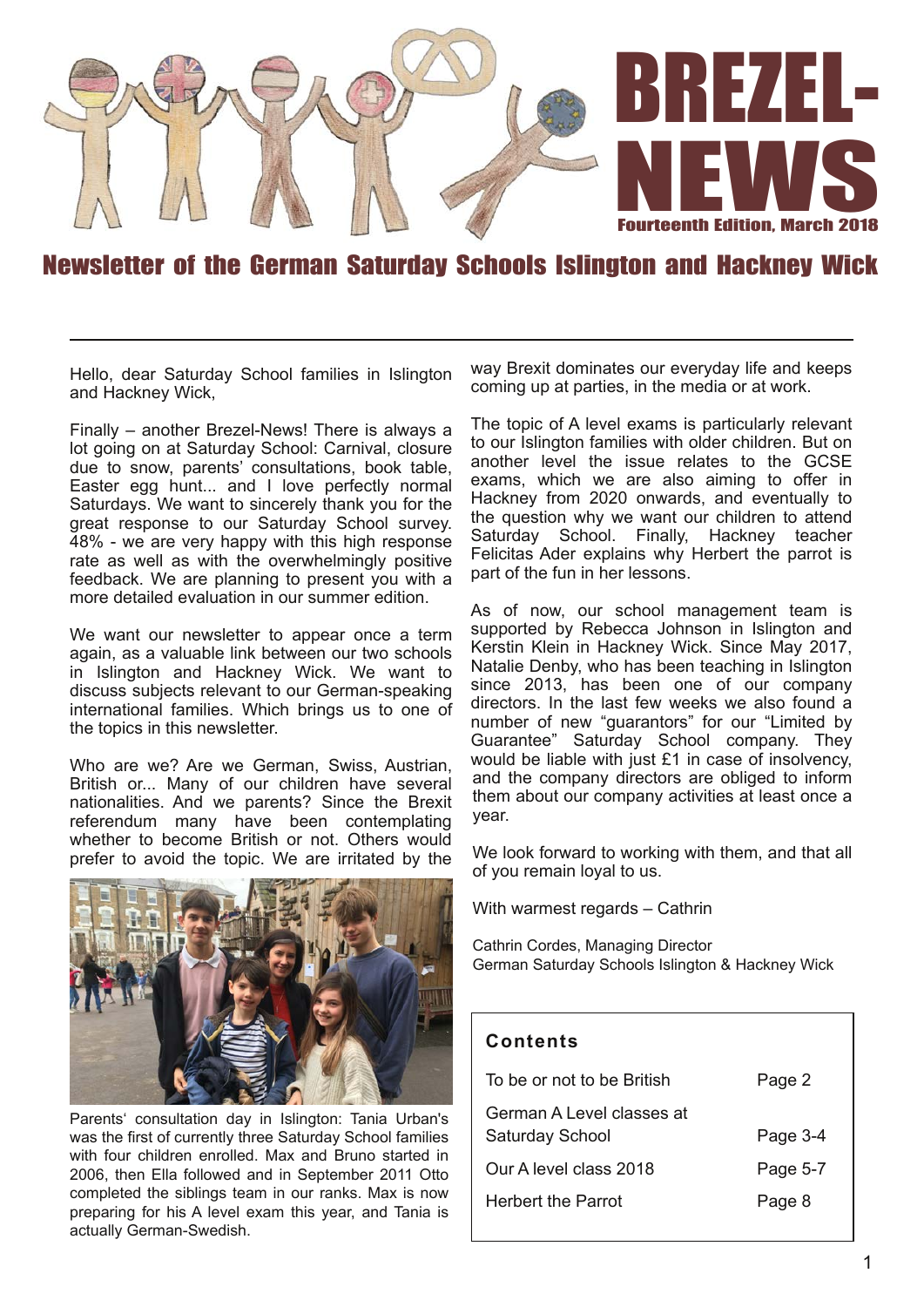## **To be or not to be British Ci tizenship con templa tions**

"Good evening, Brit." Cathrin was in the aptly named pub "Dazwischen" (In-between) in Berlin when her son sent her this text message, informing her that her citizenship application had been approved. Just a few years ago, she could not have imagined to ever apply for British citizenship.



Cathrin found out about her British citizenship in a pub called "Dazwischen" (in-between) in Berlin

Since the Brexit referendum many Saturday School parents have been considering whether to acquire British citizenship or not. The Brexit decision has led to a strong increase in applications from other EU citizens: In 2017 there were 38,528 applications, circa two and a half times as many as in 2016 (15,460). Germans are in fifth place, after Poles, Italians, Romanians and French, and for them the number of applications has even tripled (from 797 in the year up to June 2016 to 2,338 in the year up to 2017). Though compared to the total number of 299,000 Germans living in Great Britain, the share of applicants remains low.

Legally speaking, citizenship describes the affiliation of people to a certain state. Through citizenship one acquires all rights and obligations as set out by the state in its constitution and its laws, for example the right to vote or the obligation to pay taxes. Each state also defines the conditions for the acquisition or loss of citizenship as well as the terms for dual nationality. In this respect, the British are very generous while Germany traditionally advocates a more conservative attitude towards dual nationality.

While many of our Saturday School children have acquired the right to maintain dual nationality due to parentage, a German who applies for citizenship of another country will usually lose his or her German citizenship. Only in 2000 the possibility to keep German citizenship was granted if a special written permission ("Beibehaltungsgenehmigung") has been applied for beforehand. Following an amendment in 2007, Germans do not lose German citizenship if the new citizenship acquired is of an EU member state or Switzerland. Since then German citizenship has automatically been

retained when one decided to acquire British citizenship.

It remains to be seen whether a special permit to retain German citizenship will be needed again following Great Britain's exit from the EU. At the moment, there is still a chance – for a few more months at least – to complete the process before Britain leaves the EU on 29th March 2019. Certain requirements need to be met to qualify for naturalisation. Generally, you need to have held permanent residency for at least one year, plan to keep living in the UK in the future and to have sufficient English language skills and knowledge of the UK. Currently, the processing time for permanent residency, which is prerequisite for naturalisation, is one to three months. Prerequisite for this is a minimum residency of five years. The Home Office should backdate your permanent residency to the date when you first fulfilled all requirements. If that was at least one year ago, one can immediately go on to apply for citizenship, and processing time for naturalisation takes a further two to three months. Altogether the application, including language and Life in the UK tests, costs around £1,500.

Obviously, besides the legal aspects there are many emotional aspects to consider. Discussions as to whether this is the right step or not are sometimes as uncompromising as those between Brexiteers and Remainers.

Our Saturday School director Natalie has already applied for British citizenship in 2006. Back then, Natalie had to also apply to retain her German citizenship. "This included an appointment at the German Embassy and a letter in which I had to explain my cultural and familial reasons. The naturalisation process was relatively straightforward as I had been married to a Briton and lived in the country for some time." The greatest difficulty was to document all absences over several years (just as it is now necessary for the Permanent Residency application) and to find two British referees who had known Natalie long enough. Natalie's reason for applying for British citizenship was first and foremost the wish for participation. "I had been living in Great Britain for my entire adult life, have worked here, paid taxes – I wanted to be able to participate and to vote. Also, following the birth of my children (my younger daughter was a few months old at the time) I developed a closer relationship with the country, for example through use of the health care system and later the school system."

Altogether Natalie experienced her British

Editor: Martina Köpcke | Layout: Maugan Hague | Website: www.samstagsschule.co.uk

Cathrin Cordes, Ulrike Hensel-Burg and Natalie Denby are the Directors of The German Saturday School, a non-profit company limited by

guarantee, registered in England and Wales No. 7487272, operating the German Saturday Schools in Islington and Hackney Wick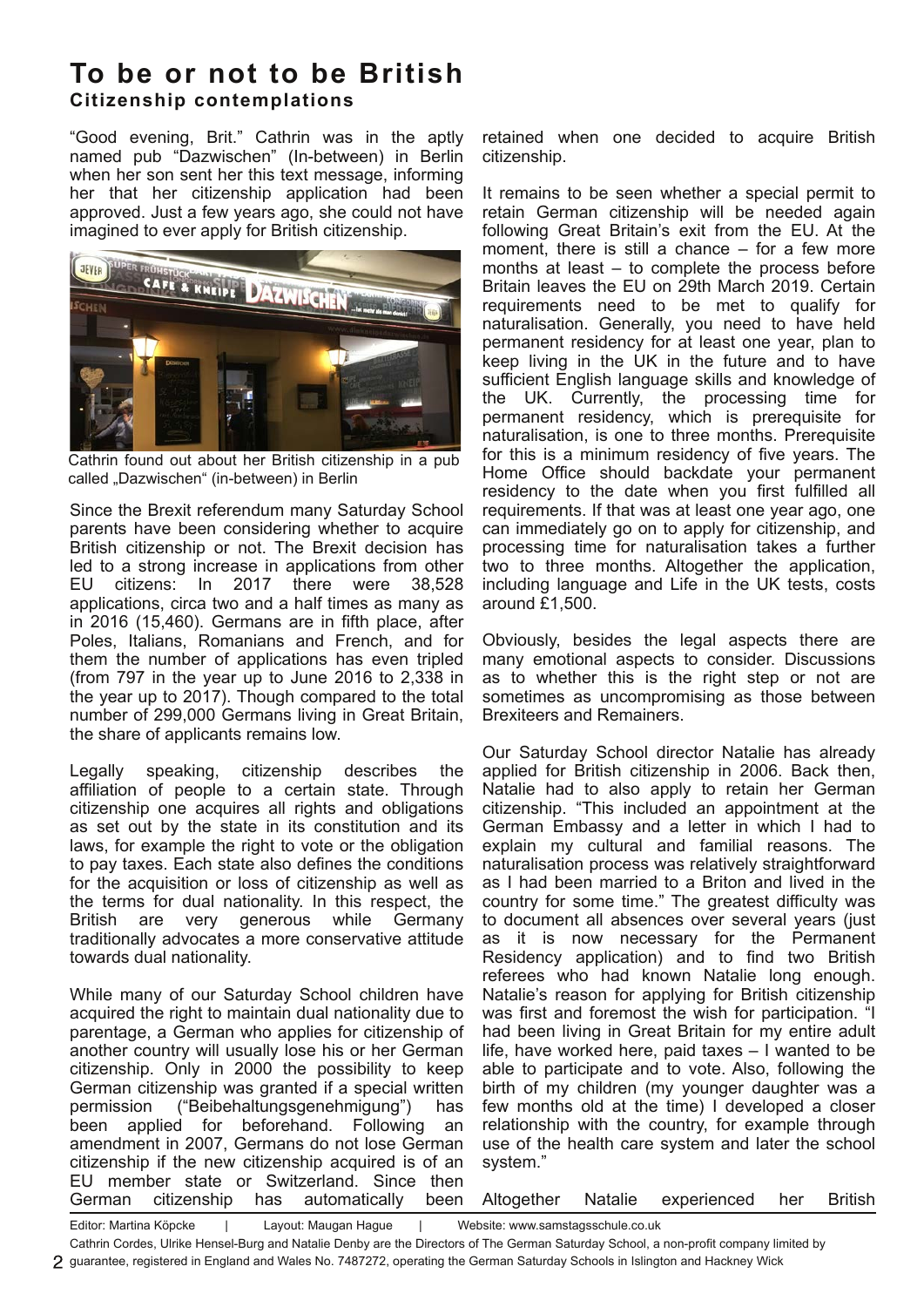

Elizabeth Ruddick, immigration lawyer of Wesley Gryk Solicitors (and former Saturday School mother), informing parents in Islington about their options, June 2017

citizenship as a positive decision, even if some of her German friends were surprised by the move. "Brexit has changed my feelings towards this subject," says Natalie. "I always felt really positively towards the country – after all, I had arrived as a young adult in 1996. Now I see the situation in a slightly more negative light and I am not sure how I would decide today. After all these years I definitely still feel German."

Klaus-Dieter also sees dual nationality as positive and has been British since 2010. He feels it is important to show commitment to the country you live in. "People were saying 'but you don't need it'. But for me it was a case of enrichment and not an either/or question. I enjoy living in Great Britain and I think it's quite cool to have two passports. I also had a practical reason. Now I have the same passport as my family when we go travelling and while abroad we are looked after by the same embassy. When asked whether it is possible to be loyal towards two states, Klaus-Dieter answers in the affirmative, although his loyalty towards Great Britain did wobble a bit the morning after the referendum. "I couldn't believe it and thought I'd take my family to live in Berlin. But over the course of the morning it occurred to me that I was British, too, and then I asked myself whether I should leave the country to the Brexiteers. I thought, no, the country is too beautiful to abandon, and I also felt I had a responsibility towards the country."

Cathrin admits that she was surprised at Klaus-Dieter's decision at the time: "I embrace being German, was born and raised in Germany and only came to London at the age of 33. I thought that having another nationality would somehow feel dishonest. In January 2016, shortly after the announcement of the Brexit referendum, a conversation with a Columbian friend, who has been British for many years, prompted a change of heart: "I have lived here for so long and paid my taxes, I wanted to have a voice. Of course, I will always feel Columbian, but what difference does it make to have another passport sitting on a shelf?" Now Cathrin sees naturalisation as a logical step towards taking responsibility for her own actions, having lived in this country for over 20 years, and that citizenship is also a right when you have fulfilled the prerequisite conditions as a citizen.

Matthias and his Portuguese wife Filipa have been Brits for about three months: "We had been envisaging the process for some time. Three years ago, we took the citizenship test. Even before the referendum we applied for Permanent Residency, waited for a year, gathered many documents. We wanted to have the same rights as our British fellow citizens. We were never allowed to vote and always had a feeling that we were not on a par with everyone else. Now we have a status that is equal. British citizenship also provides more security, which is important to me, especially as I run my own company. We have invested a lot in this country, social capital as well. Also, we don't know how far we can trust in continued good will towards Europeans in the future. In any case, with dual nationality you have more options."



Saturday School parents Filipa & Matthias as new Brits after their Citizenship Cermony in December, with daughters Lia & Maia who are German and Portuguese

Matthias in our Hackney school also plans to apply for naturalisation. He has been living in London for 12 years and applied for permanent residency after the referendum. "I have held permanent residency for six months now. At first, I thought, 86 pages – I won't be part of that. But then it turned out that the process is relatively straightforward for employees. I don't feel British, but I'm doing it for my family. I will wait before applying for citizenship; however, my wife would much prefer to have a German passport."

Having secured her permanent residency back in 2009, Tanja has similar views on naturalisation. Her husband is Brazilian which is why she needed permanent residency to ensure his residence in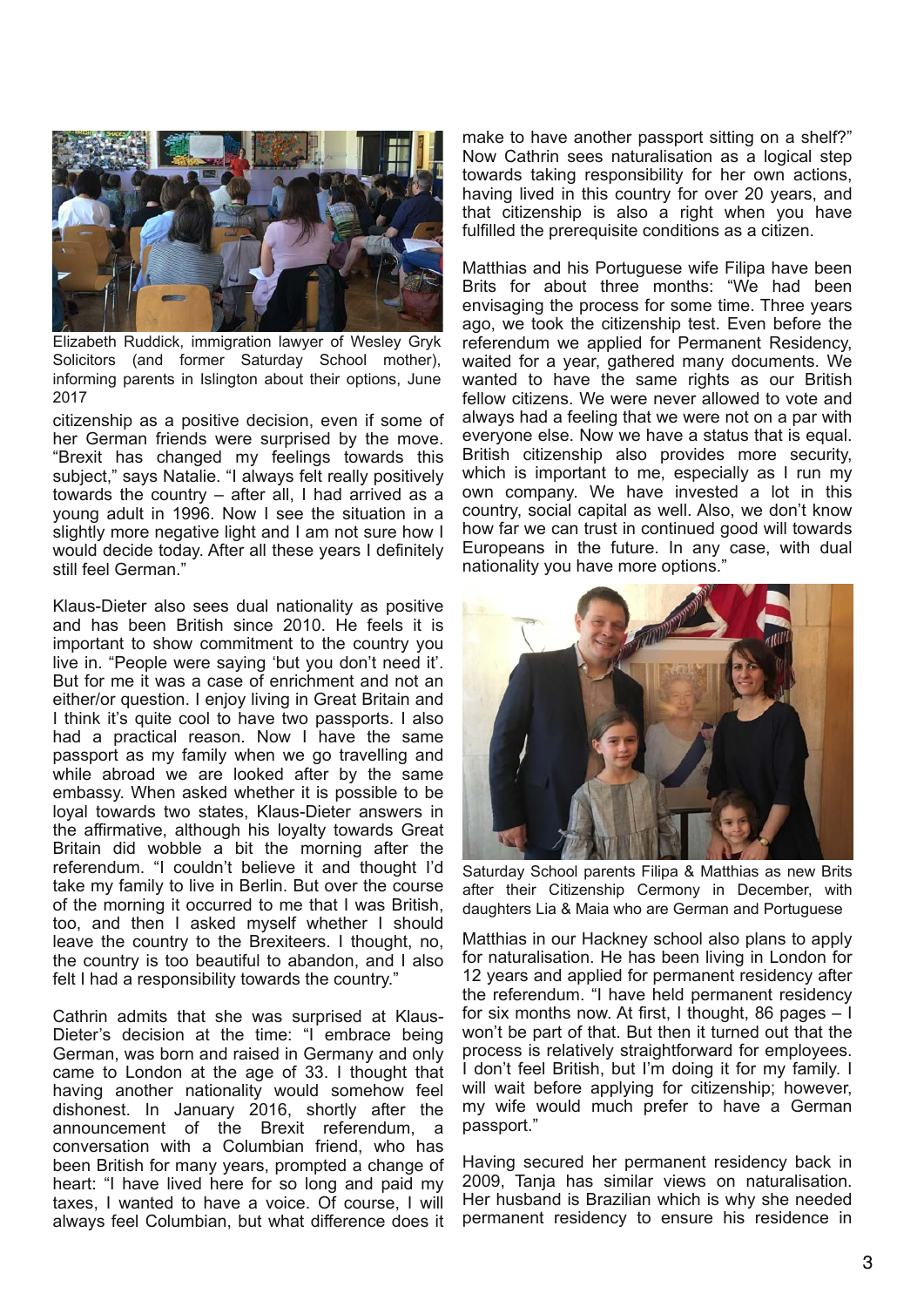Great Britain. "We have not applied for citizenship yet, mostly because it is very expensive. That could change because the situation for EU citizens does not seem as secure since the referendum. For us Germans it is an unfamiliar feeling to be merely tolerated. We will move on with naturalisation when we feel it has become necessary." Tanja is concerned about her family's future rights. "I could imagine disadvantages for example with regards to the NHS or pension rights if you cannot present a British passport."

Svenja and Boris, too, have held Permanent Residency for many years. They are concerned about the future and are considering taking the next step towards British citizenship. "One reason against it is the cost," says Boris. "It bothers me that so much money is made through the whole Brexit thing." Alexander though has no plans for a future as a British subject. "For the self-employed the process is considerably more complex and I just can't be bothered. I understand the basic concept of securing one's livelihood but I have no plans to do so."



Cathrin and her French friend at the Citizenship Ceremony

Raoul and Annamaria who are both German also reject naturalisation: "Our passport – and thus our nationality – is part of our identity. Although we have lived in Great Britain quite happily and for a long time we see ourselves as Germans. We see no reason to take on British citizenship in addition. Of course, we would like to cast our vote at general elections, but there are many other ways to actively engage in this country. When the UK exits the EU, holding dual citizenship might become more complicated for Germans. We would never want to give up our German passports.

In addition, we come from a republic and don't want to give up our status as free citizens – through naturalisation we would become subjects of the Queen and thus part of the monarchy, and we would have to pledge allegiance to the Queen and her heirs at the citizenship ceremony. Most likely, we as Germans will keep similar residence rights to

the ones we have now, possibly supported by a registered permanent residency. Fortunately, the German passport continues to give us freedom to travel and settle in all other EU states."

Jana from the Hackney School is also determined to stay relaxed. "I have not applied for Permanent Residency and I am not going to. I won't rule it out 100 %, but I am an optimist. For one, I am not doing it for financial reasons. For another, I'm quite stubborn because I am fundamentally opposed to GB exiting from the EU. If I were to apply for British citizenship, only if I can have dual citizenship. We have also been contemplating moving to Germany. On principle, I am against scaremongering, especially if you don't know what is going to happen. After all, there has not been an official statement from the government about what will happen to us." The British government has not clarified yet how the new settled status for EU residents is supposed to work.

Many others feel like Jana, they are going to wait and see whether to apply for Permanent Residency and/or British citizenship or not. There are many reasons for this stance: They are emotionally opposed, are feeling defiant or hope that Brexit may never happen at all.

Cathrin's closing thoughts: "I am glad to be British now, but I did not find the process easy and often had to persuade myself to take the next step. I found it strange to officially become the subject of a monarch with the pledge of allegiance at the naturalisation ceremony. It was good to realise that the South African sitting next to me at the ceremony felt the same. Her Jewish father had to flee from Germany and she values her German passport as part of her family heritage. Together we pledge allegiance and wonder how as part of the British people we are now responsible for the Brexit vote, too. On my return journey by bus, my French friend who also became British and I talk about the ceremony. Suddenly, a young woman sitting behind us says: "Congratulations on becoming British. I'm about to become German," and a woman in the next row adds: "And I'm about to become Dutch." In-between, as the name of the Berlin pub resumes – there is more to it than you think.

By Cathrin Cordes and Martina Köpcke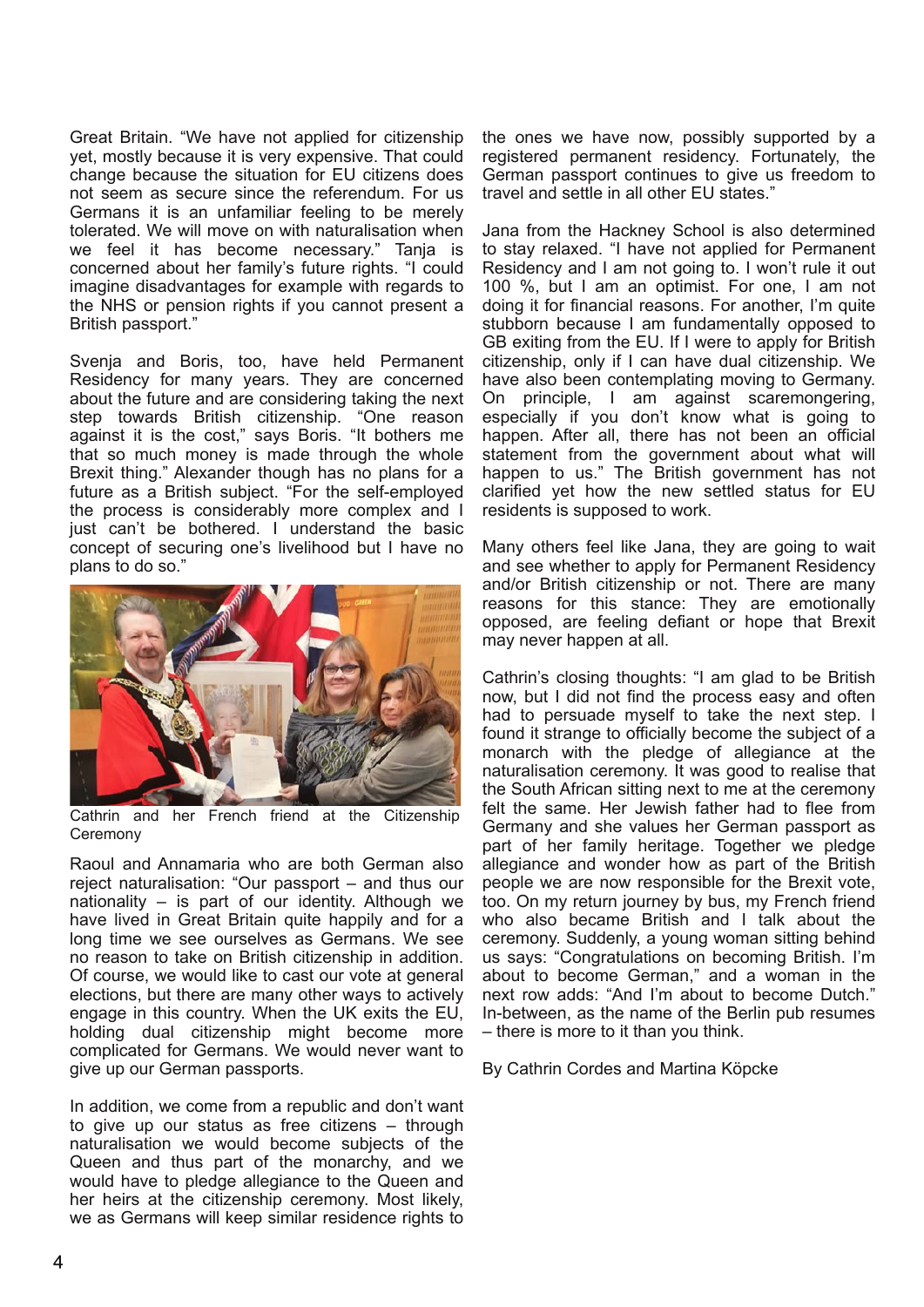# **German A Level classes at Saturday School Why is it worthwhile?**

The German Saturday School Islington has been offering A level preparation for about 10 years. Initially, we only supported students who were preparing to take German A level at their English secondary schools, until three pioneering Saturday School students chose to work towards a German A level exam at Saturday School in addition to their other A level subjects at their English schools. Since 2011 a total of 32 students have successfully prepared for their A level exams at our Saturday School and while German is in decline at English secondary schools, we are delighted with groups of 10 or more students who continue to study German with us after finishing their GCSE exams.

Fewer and fewer British schools are offering German at A level. While nationwide nearly 11 000 students passed German A level in 1993, there were only 3663 left in 2017, and 10 of those had actually been studying at our Saturday School. That represents nearly 0,4 %, an impressive result for an organisation like ours that was set up by parents, is not supported by any official bodies and has to painstakingly acquire all teaching materials and information regarding exam specifications. Luckily, we have always had fantastic and dedicated teachers who have made this possible: Diane Falkenberg, Maria Mikl, Boris Born, Katja Forreiter, Tanja Bridge, Charlotte Schulze, Gabriele Wölfle, Christine Pleines, Melanie Dietze, Annika Meyer and Michaela Knowles Barron. In 2017, Melanie's class was one of the largest German A level classes in the country. Quite rightly, Melanie was recognised, as runner-up at the German Teacher Awards in the German Embassy, as was Christine Pleines in 2013 (in our opinion they both deserved first prize, obviously).

This is not the only advantage of studying German at Saturday School. Unfortunately, English Sixth Form students can usually only study for three A levels, and because of the subject requirements for many university courses there is little room for a foreign language. Thus, studying for a German A level at Saturday School is a rare opportunity for many students to gain a fourth A level qualification. This is seen as a bonus by many British universities. The level of recognition depends on the individual university  $-$  e.g. the University of Manchester recognised the German A level of one Saturday School student and to claim his offer he only had to achieve two further successful A level results, while Imperial College noted the German A level favourably, but still required three further very good A level results.

A fourth A level subject is particularly relevant when students consider to attend a German university. The general requirement for the recognition of a foreign school's qualifications as equivalent to the German Abitur is that four independent academic subjects were studied at Sixth Form level. Three of those have to be A levels, the fourth at least an AS level (the new exam system still offers AS level exams, but they do not count towards a final A level exam as in the past).



2016/2017: We jokingly claimed that Melanie and her assistant Stephan Hammes taught the biggest German A level class in the country.

One of the four subjects has to be a language (e.g. English or German), and another one has to be Mathematics or a natural science (Biology, Chemistry or Physics). Also, German universities require formal proof of a sufficient level of German language skills to be able to enrol (unless the course is taught in English). A German A level counts as proof of German language skills and fulfils the academic language subject specification.

On top of these general requirements there are further subject specific conditions: To apply to study for a natural science degree for example, two of your A levels need to be in Mathematics,<br>Biology, Chemistry or Physics, while for Chemistry or Physics, while for technological subjects one A level has to be Maths and a second one in a natural science or computer science, or for a medical degree you need three A levels in Maths or the natural sciences.

For all these university courses, there is still the general precondition of an A level language. This reflects the fundamental difference in the weighting of language learning and ability. Since 2004, foreign language learning above the age of 14 is voluntary, and many Secondary School students only have foreign language classes from Year 7-9, and in the Sixth Form students do not have to continue with English either.

Our students who are considering studying in Germany have the opportunity to cover their academic subject requirements via the three A levels studied at their English schools, while the language requirement can be achieved with their German A level at Saturday School. At the same time, their German A level will also be recognised as sufficient proof of German language skills. Leon and Alexander, who finished their German A levels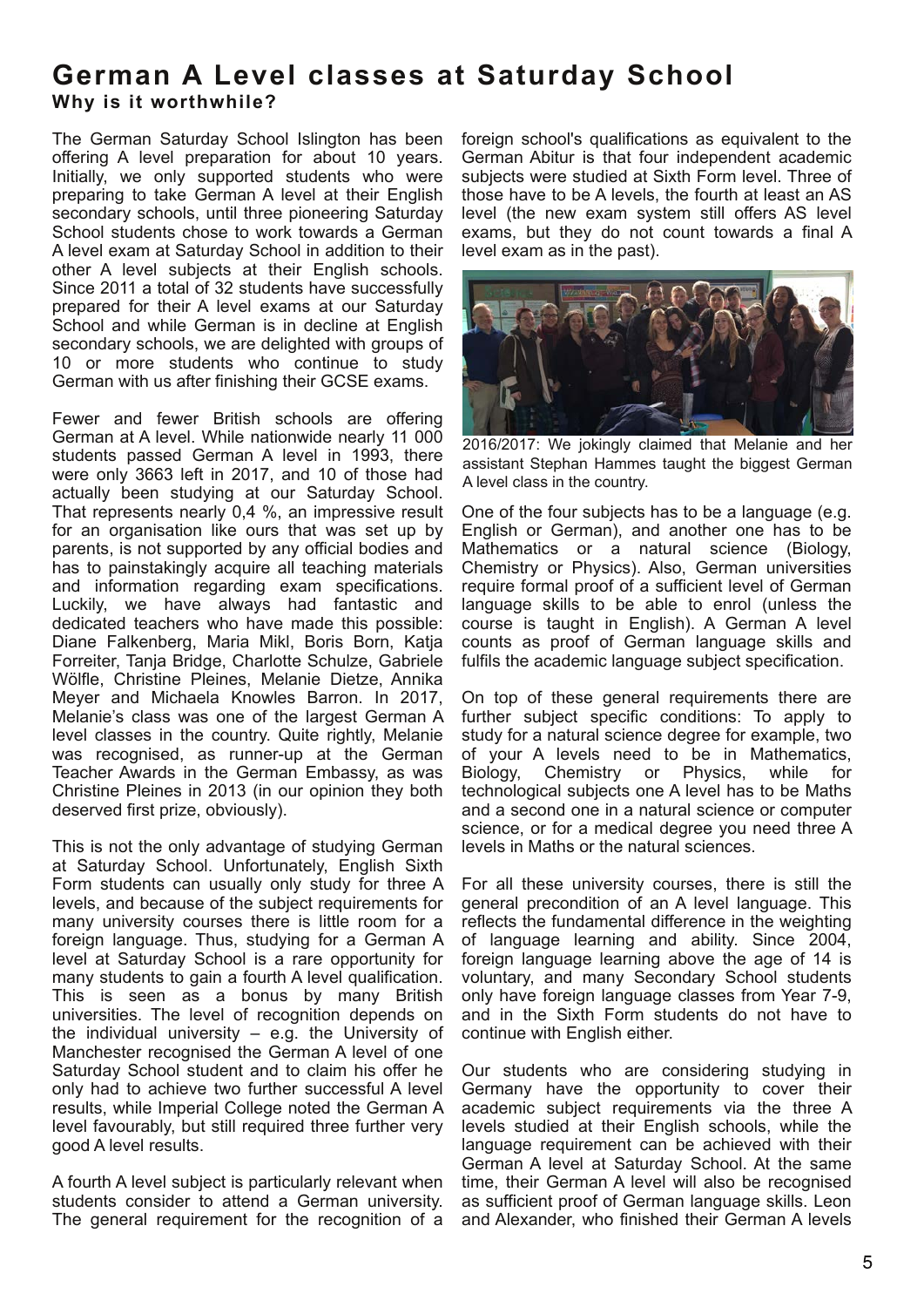three years ago, are two former Saturday School students who are studying in Germany: Leon is studying Physics in Munich, and Alexander (the son of our Islington teacher Martina Geccelli) is studying Civil Engineering in Berlin.



German Teacher Awards 2017: Melanie receives her recognition from John le Carré, a big advocate of German language learning

While content and language level of the British GCSE exams are not always exciting for our bilingual students, the A level topics are interesting and the language level is challenging. They include the development of society, politics and art, migration and multiculturalism, as well as German history, particularly reunification. The analysis of a book or a film is another compulsory part. The exam boards specify a list of books and films, and our teachers decide together with their students what they would like to choose: Almanya, The Lives of Others, Good-bye Lenin, The Miracle of Bern and The Wave are possible films; the book list includes Andorra, The Reader and The Visit.

This year (2018) the new A level exam specifications are applied for the first time. Unlike in the past, students cannot sit the exam in two parts (AS and A2) any more, and the whole A level content is covered in one overall final exam. In this, students have to write two short essays of 300 words each, their reading and listening comprehension skills are valuated and they have to do a short translation – from German into English and vice versa. Further, they have to prepare a project on a topic of their choice and speak about it in their oral exam. Linguistically they have to be able to express themselves well and in a sophisticated way, and with regard to content, they have to be able to argue critically, analytically and in depth. Here in the UK, both GCSE and A level exams are offered by different exam boards, most notably by Edexcel and AQA. The required language level is the same with both exam boards and the topics are similar, although there are some differences in the specific tasks.

While students at English secondary schools are taught German in eight lessons per week in circa 40 school weeks, at Saturday School they have just two lessons per week on circa 30 Saturdays per school year. That's why our Saturday School students generally take three to four rather than two years to prepare for their A level exam, but that works out quite well when they already take their GCSE exam in Year 8 or Year 9.

At our Saturday School in Islington we teach the A level content over three years. In the first year following the GCSE exam we initially make a point of advocating a more informal approach to lessons, not only sticking to the the confines of the curriculum and introducing access to this higher level of German language in a more relaxed way. But at least from the second half of the year onwards we look towards A level specifications as we choose topics or films. In the second and third year we work with A level books and the emphasis shifts more and more towards exam-oriented preparation. The various required A level topic areas are covered during these three years. In some cases, students move straight into the second year after their GCSE exam. Others decide to repeat a year, especially if they are perhaps taking a term off when they prepare for their other GCSE subjects in Year 11. Mostly, Saturday School students end up taking their German A level exam in Year 12.

It is important to also make use of the advantages of living in a bilingual family in preparing for the exam. Our students' understanding of the language is generally very good. This means they find it easier than other learners to watch German films and video clips, follow German news on radio and television or internet blogs, and to read German magazines and newspaper articles comprehensively. At home and on holiday they have access to German-speaking media, and parents and relatives can support the learning process. Exam success can thus be encouraged at home. The specific preparation for the exam format, interesting and engaging discussions of exam topics and many tips for independent learning are of course offered at Saturday School. Our students almost always achieve As and Bs in the exams, which is a very respectable result considering that achieving an A or A\* in a foreign language A level in the UK is generally rare, and even more so in German.

Beyond all these exam and university oriented considerations there is a very basic reason for continuing to attend Saturday School after GCSE exams. As our children get older, it becomes increasingly difficult to maintain multilingual family conversations, and if children stop attending Saturday School after their GCSE exam, aged 12 or 13 years, there is a big risk that their German skills will simply fade away. However, if they continue to grapple with an ambitious A level syllabus until they are 16 or 17 years old, they have hopefully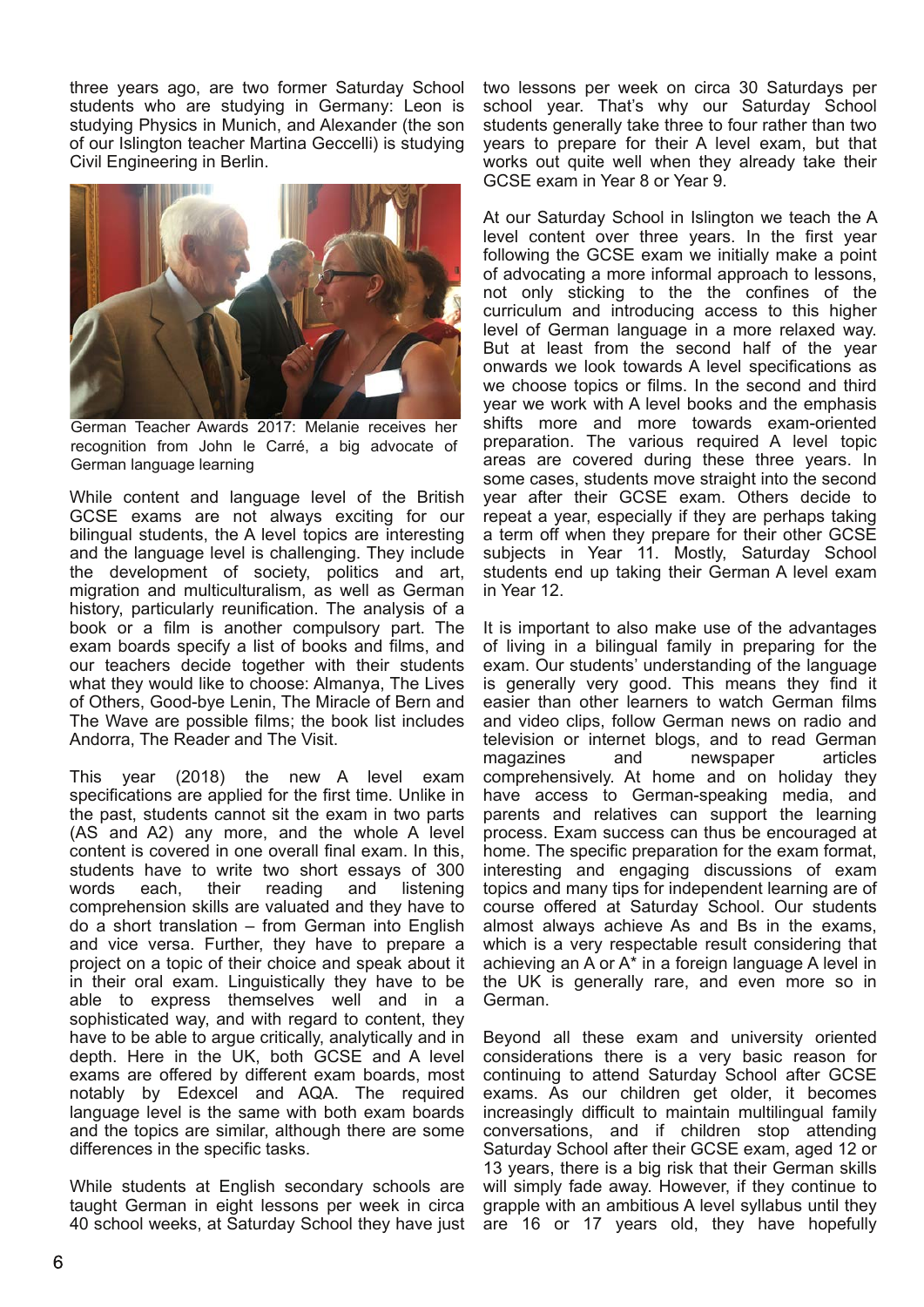achieved a level which should allow them be able to fall back on their German for the rest of<br>their lives. For that lives. For that reason we are very proud that in every A level year group we have had two or three students who did not want to take further exams, but who came to us simply to continue to learn German, just because they enjoyed it.

By Cathrin Cordes and Christine Pleines



At Saturday School, A level preparation runs over three years: all our current Islington students with their teachers Annika Meyer, Melanie Dietze and Michaela Knowles-Barron

### **Our A level class 2018 The students in Islington**

Twelve students are currently attending our eldest class in Islington and have been preparing for the A level exam with their teacher Annika Meyer. Five of them are going ahead with the exam after Easter: Felix, Max, Luzie, Fabian and Medard. All five have taken different paths throughout their Saturday School career. Felix has been with us since 2005, and before him, his older brother Leon prepared the A level with us and is now studying Physics in Munich. Felix, too, could imagine going on to study in Germany. "I could save a lot of money," says Felix. "I would maybe study History." Max has been a Saturday School student since 2006. Like some other students who would not mind having a free Saturday, he almost paused or even gave up after his GCSE three years ago. But he stuck with it; being friends with Leon for so many years was quite helpful. Luzie, with us since 2008, even wanted to give up before her GCSE exam in 2014. We could persuade her to stay one more year to sit her GCSE, and now she is taking the A level exam. Last summer, she took a term off to prepare for her GCSEs in the other subjects.

In September 2016, Fabian came to us from the Saturday School in Ealing because they did not offer A level preparation. He never regretted his transfer, feels at home in the class and looks towards the A level exam with confidence: "I think the exam will be fine." Medard, who only joined us in October last year, has also settled in quickly. He came because his English school had stopped teaching German and Saturday School was the only option for him. We wish all five of them good luck for the exam.

Inka and Miriam, two other students from the class,

started together in 2005 and have been in the same class for all these years. They have developed and improved their German and took their GCSE in 2015. Both will not return after Easter. They will take their GCSE exams in their other subjects in May and June and then take German as one of their three A level subjects at their English schools from September. That is another a typical Saturday School path.

Lupa, Milo, Alma, Raphie and Anton have decided against taking the A level exam this year as they want to prepare for the GCSE exams in their other subjects. They will hopefully move to Melanie's group and tackle their A level exams next year. It will be a somewhat sad goodbye as many of the students have been in the same class for many years and built friendships. "But I will definitely keep coming to Saturday School," says Anton. "It's important to me to sit the A level exam, even if I'd sometimes rather have a lie-in on a Saturday morning."



Annika's A level class taking a mock exam